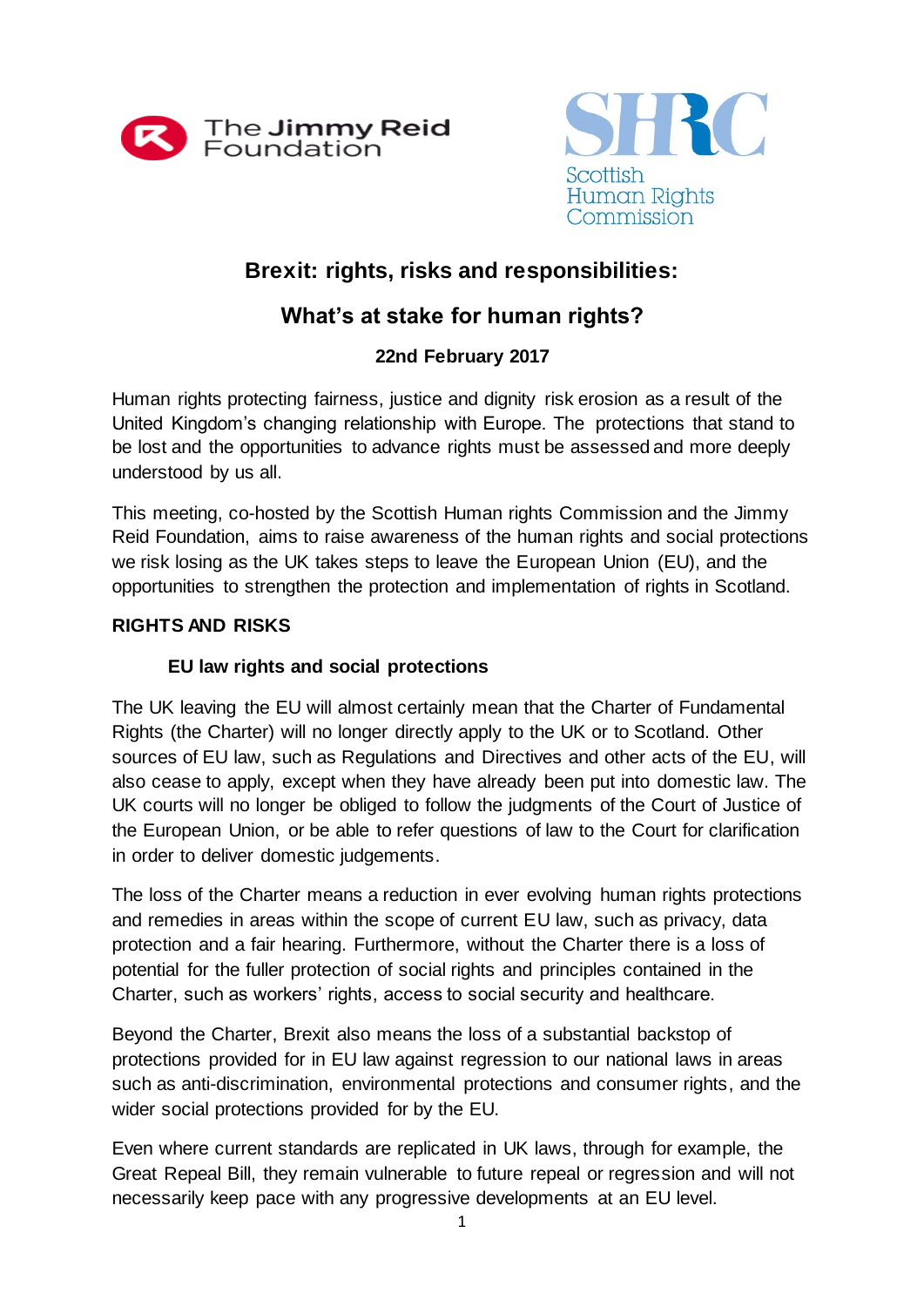## **What's at stake from EU law?**

EU law has advanced rights protections in areas such as:

#### **Workers rights**

For example, the EU Working Time Directive gives workers the right to a minimum number of holidays each year, rest breaks and a right to work no more than 48 hours per week. The Pregnancy Workers Directive and Parental leave Directive have also been put into domestic law providing minimum standards for family leave rights, adoption, shared parental leave and pay.

#### **Data protection**

The EU Data Protection Directive 95/46/EC resulted in the Data Protection Act 1998 (DPA) which means government bodies and organisations handling personal data have a duty to protect it from misuse or exploitation. Further case law has challenged parts of the DPA, for example where an internet service provider was collecting and handling information about a claimants internet usage for advertising purposes. A new EU data protection regulation is to come into force in 2018 and the extent to which it will be followed in the UK is unknown.

#### **Privacy**

In interpreting data protection directives the Court of Justice has found that where personal data is collected in order to prevent or detect crime, strict safeguards are required to protect individual rights.

## **Equality**

The EU's Equal Treatment Directives form the basis of the Equality Act which consolidated equality law in the UK. EU law has enhanced protections in areas such as extending the scope of gender equality to discrimination against transsexual people, protecting against age and gender discrimination through providing different retirement ages for men and women was discriminatory, and extending discrimination by association in the case of carers.

#### **Victims' rights**

The Victims' Rights Directive ensures victims of crime and their family members have the right to information, support and protection, as well as procedural rights in criminal proceedings and training for professionals in contact with victims. It informs the Victims and Witnesses (Scotland) Act 2014.

For a detailed analysis of what's at stake please see the position papers developed by the Scottish Universities Legal Network on Europe- <https://sulne.ac.uk/>

## **European Convention on Human Rights and the Human Rights Act**

Separately, the fundamental pillar of human rights protection in our law, the European Convention on Human Rights (ECHR), incorporated through the Human Rights Act (HRA) and enshrined in the Scotland Act, is also at peril.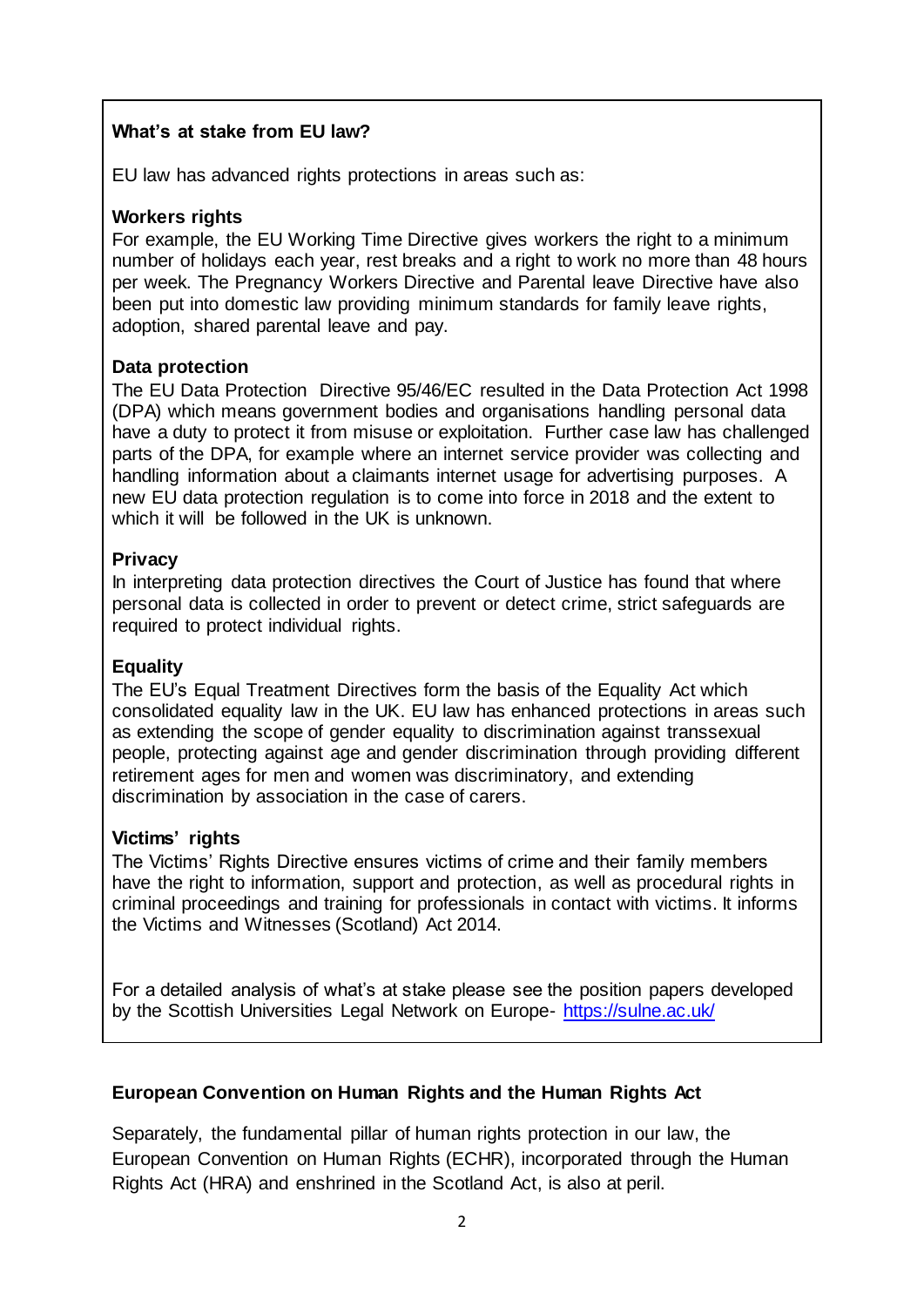The UK government has previously proposed repeal of the Human Rights Act and replacement with a British Bill of Rights and furthermore, has mooted the idea of complete withdrawal from the ECHR. No democracy has ever before taken such a step.

EU membership, and the application of the Charter, at a minimum, previously acted as a deterrent to withdrawal from the ECHR and provided a further layer of consolidated protections.

## **What's at stake from the ECHR?**

The European Convention on Human Rights and Human Rights Act have advanced the protection of rights in a wide range of areas. Examples include:

- Challenging unsuitable living conditions for a severely disabled person
- Protecting the privacy of an individual from disproportionate state surveillance
- Placing restrictions on doctors placing "Do Not Resuscitate" notices
- Restoring the family life of a boy with autism and learning disability
- Advancing the protections of people with mental ill-health including the right to challenge treatment, to challenge detention and to enjoy a private and family life while in hospital
- Providing positive duties to protect individuals against the risk of suicide
- Providing positive duties to take seriously and thoroughly investigate claims of rape and sexual assault
- Holding the Ministry of Defence accountable for failures to protect soldiers in combat with suitable equipment or training

Beyond the courtroom, the duty under the Human Rights Act for all public authorities to act compatibly with Convention rights has contributed significantly to the ongoing development of a human rights culture in Scotland - this means putting people's rights at the heart of practice in schools, hospitals, care homes and all public service delivery.

For more examples of the benefits the Human Rights Act and the ECHR have brought to the UK please see Rights Info's "What human rights do for us": <http://rightsinfo.org/infographics/what-human-rights-do-for-us/>

For examples of Scotland advancing a human rights culture in practice see Scotland's National Action Pan on Human Rights: <http://www.snaprights.info/>

## **RESPONSIBILITIES**

Whilst the focus of Brexit negotiations will be our trading relationship with the EU, rights protections are intrinsic to this process and must not be forgotten, eroded or left at a standstill as a result of our newly negotiated relationship, whatever that may be.